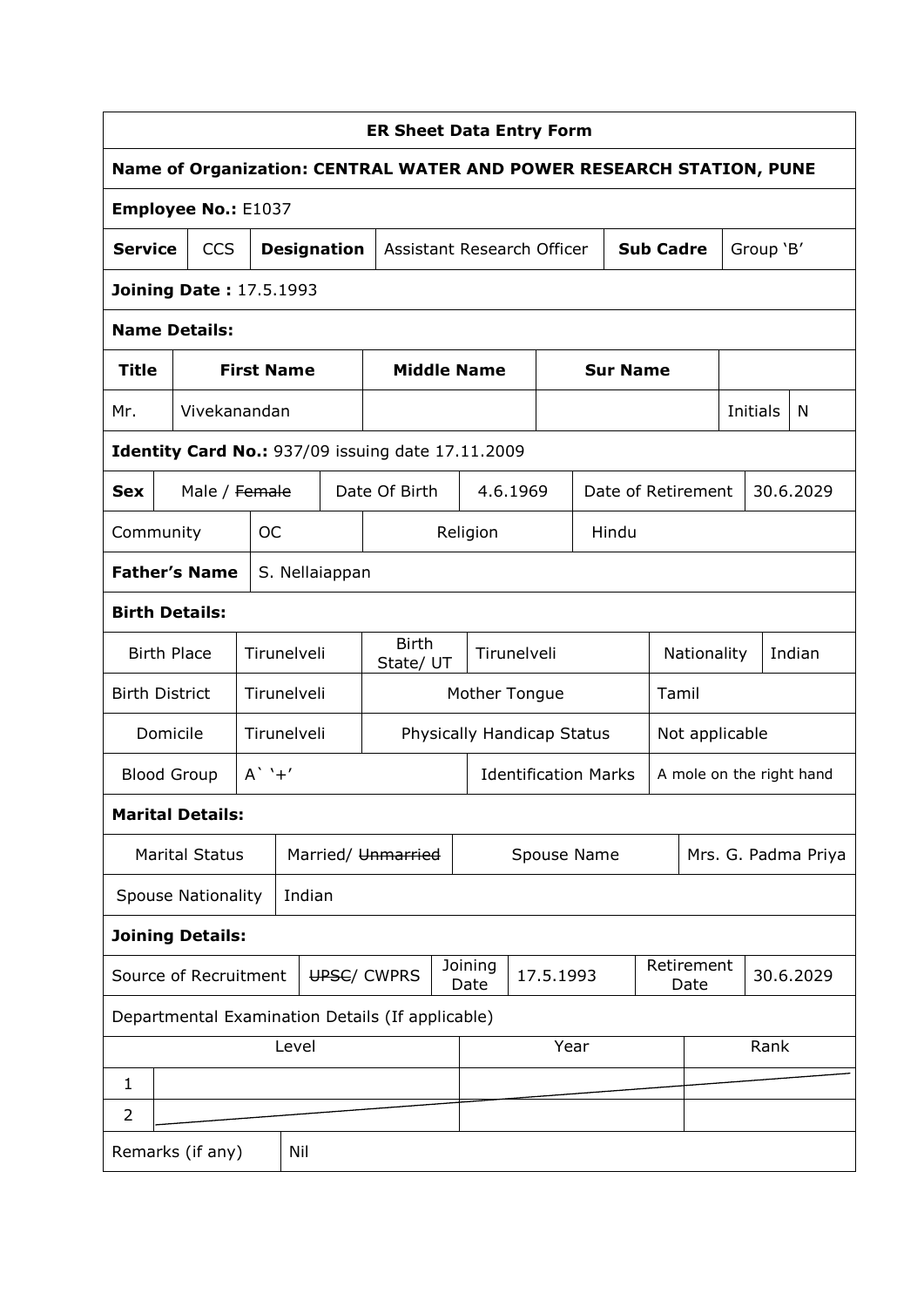| Languages known:                |                         |             |              |              |  |  |  |  |  |  |  |
|---------------------------------|-------------------------|-------------|--------------|--------------|--|--|--|--|--|--|--|
|                                 | <b>Name of Language</b> | <b>Read</b> | <b>Write</b> | <b>Speak</b> |  |  |  |  |  |  |  |
| Indian Languages 1<br>Known     | Tamil                   | Yes         | Yes          | Yes          |  |  |  |  |  |  |  |
| $\overline{2}$                  | English                 | Yes         | Yes          | Yes          |  |  |  |  |  |  |  |
| 3                               | Hindi                   | Yes         | Yes          | Yes          |  |  |  |  |  |  |  |
| 4                               | Malayalam               | No          | No           | Yes          |  |  |  |  |  |  |  |
|                                 |                         |             |              |              |  |  |  |  |  |  |  |
| Foreign Languages<br>Known<br>1 |                         |             |              |              |  |  |  |  |  |  |  |
| 2                               |                         |             |              |              |  |  |  |  |  |  |  |

# Details of deputation (if applicable)

| Name of the Office | Post held at that<br>time in parent office | Name of post<br>(selected for<br>deputation | Period of deputation |      |  |  |
|--------------------|--------------------------------------------|---------------------------------------------|----------------------|------|--|--|
|                    |                                            |                                             | Since                | From |  |  |
|                    |                                            |                                             |                      |      |  |  |

#### Details of Foreign Visit

| SI.<br>No. | Place of Visit | Date of<br>visit | Post held at<br>that time | Whether it<br>is a<br>personal<br>or official<br>visit | Details of visit |
|------------|----------------|------------------|---------------------------|--------------------------------------------------------|------------------|
|            |                |                  |                           |                                                        |                  |
|            |                |                  |                           |                                                        |                  |

#### Transfer/Posting Detail (if applicable)

| Place | Period of posting |      |  |  |  |  |  |
|-------|-------------------|------|--|--|--|--|--|
|       | Since             | From |  |  |  |  |  |
|       |                   |      |  |  |  |  |  |
|       |                   |      |  |  |  |  |  |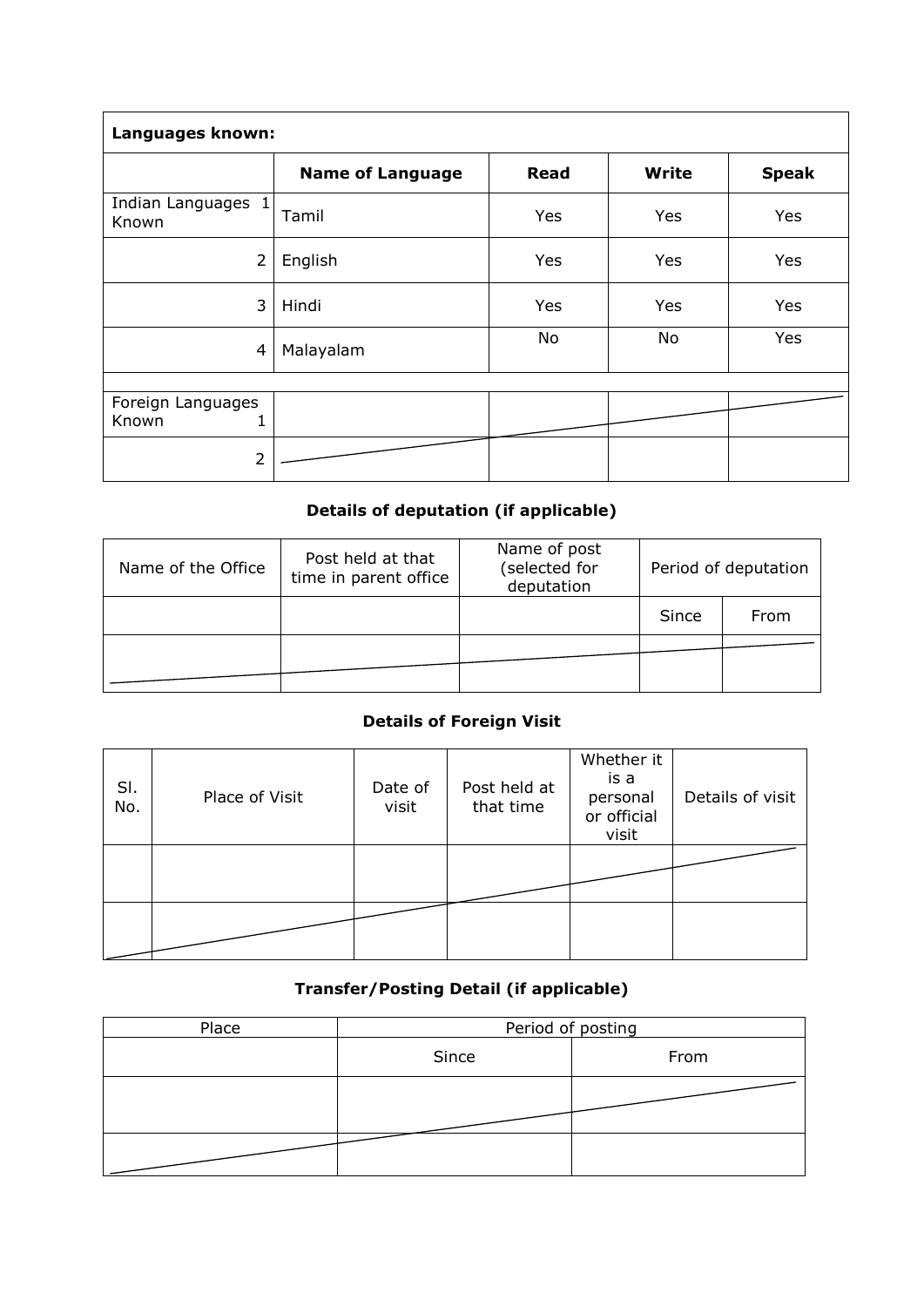|                    |                                                                                                                                                             |                   |                       |                      | Qualification: (Use extra photocopy sheets for multi qualifications, experience, training, awards details) |  |           |                         |                          |                                                                                        |  |  |
|--------------------|-------------------------------------------------------------------------------------------------------------------------------------------------------------|-------------------|-----------------------|----------------------|------------------------------------------------------------------------------------------------------------|--|-----------|-------------------------|--------------------------|----------------------------------------------------------------------------------------|--|--|
|                    | Qualification                                                                                                                                               |                   |                       | Discipline           |                                                                                                            |  |           |                         |                          | Specialization 1                                                                       |  |  |
|                    | Year                                                                                                                                                        |                   |                       | Division             |                                                                                                            |  |           | CGPA/ % Marks           |                          | Specialization 2                                                                       |  |  |
|                    | Institution                                                                                                                                                 |                   |                       | University           |                                                                                                            |  |           | Place                   |                          | Country                                                                                |  |  |
|                    |                                                                                                                                                             |                   |                       |                      | <b>Please refer Annexure-1</b>                                                                             |  |           |                         |                          |                                                                                        |  |  |
| <b>Experience:</b> |                                                                                                                                                             |                   |                       |                      |                                                                                                            |  |           |                         |                          |                                                                                        |  |  |
|                    | Type of Posting                                                                                                                                             |                   |                       |                      | Level                                                                                                      |  |           |                         |                          |                                                                                        |  |  |
|                    | <b>CWPRS Recruitment</b>                                                                                                                                    |                   |                       |                      | Middle Level                                                                                               |  |           |                         |                          |                                                                                        |  |  |
|                    |                                                                                                                                                             | Designation       |                       |                      |                                                                                                            |  |           | <b>Present Position</b> |                          |                                                                                        |  |  |
|                    | Assistant Research Officer                                                                                                                                  |                   |                       |                      |                                                                                                            |  |           | Permanent               |                          |                                                                                        |  |  |
|                    |                                                                                                                                                             | Ministry          |                       |                      |                                                                                                            |  |           | Department              |                          |                                                                                        |  |  |
|                    | MoWR, RD & GR                                                                                                                                               |                   |                       |                      |                                                                                                            |  |           |                         |                          | Central Water and Power Research Station, Pune                                         |  |  |
|                    |                                                                                                                                                             | Office            |                       |                      |                                                                                                            |  |           | Place                   |                          |                                                                                        |  |  |
|                    | CWPRS, Pune                                                                                                                                                 |                   |                       |                      | Khadakwasla, Pune-411 024                                                                                  |  |           |                         |                          |                                                                                        |  |  |
|                    | <b>Experience Subject</b>                                                                                                                                   |                   |                       |                      |                                                                                                            |  |           | Period of Posting       |                          |                                                                                        |  |  |
|                    |                                                                                                                                                             | Major             |                       |                      | Minor                                                                                                      |  |           | From                    |                          | To                                                                                     |  |  |
| CWPRS, Pune        |                                                                                                                                                             |                   |                       |                      |                                                                                                            |  |           | 17.5.1993               |                          | Till date                                                                              |  |  |
|                    | (minimum 1 week & above)                                                                                                                                    |                   |                       |                      | Note:-Refer the Annexure to fill above Major, Minor Subjects and below given training subject              |  |           |                         |                          |                                                                                        |  |  |
|                    |                                                                                                                                                             |                   |                       |                      | Training: (Details of training for 1-week and above are given in Annexure-2)                               |  |           |                         |                          |                                                                                        |  |  |
|                    | <b>Training Year</b>                                                                                                                                        |                   |                       | <b>Training Name</b> |                                                                                                            |  |           |                         |                          | <b>Training Subject</b>                                                                |  |  |
|                    | 2008 to 2009                                                                                                                                                |                   |                       |                      | <b>International Post Graduate Course</b>                                                                  |  | Hydrology |                         |                          |                                                                                        |  |  |
|                    | Level                                                                                                                                                       |                   | Institute Name, Place |                      | Field Visit Country                                                                                        |  |           |                         |                          | Field Visit Place (within India)                                                       |  |  |
|                    | PG Diploma                                                                                                                                                  |                   | University of Roorkee |                      | India                                                                                                      |  |           |                         |                          | Roorkee                                                                                |  |  |
|                    | <b>Sponsoring Authority</b>                                                                                                                                 |                   |                       | Period of Training   |                                                                                                            |  | Duration  |                         |                          | Result                                                                                 |  |  |
|                    | CWPRS (MoWR)                                                                                                                                                |                   | From<br>16.7.1998     |                      | To<br>15.7.1999                                                                                            |  | 52 weeks  | in Weeks)               |                          | Qualified<br>Not Qualified                                                             |  |  |
|                    |                                                                                                                                                             |                   |                       |                      |                                                                                                            |  |           |                         |                          | Awards/Publications: (List of Publications of Research Papers are given in Annexure-3) |  |  |
|                    |                                                                                                                                                             |                   |                       |                      |                                                                                                            |  |           |                         |                          |                                                                                        |  |  |
|                    | <b>Activity Area</b>                                                                                                                                        | Type of Activity: |                       |                      | <b>Activity Subject</b>                                                                                    |  | Academic  |                         | $\overline{\phantom{0}}$ | Non Academic                                                                           |  |  |
|                    | Publication of technical paper                                                                                                                              |                   |                       |                      | Hydrology and Water Resources                                                                              |  |           |                         |                          | <b>Activity Title</b><br>Best paper award                                              |  |  |
| Day                | Month                                                                                                                                                       |                   | Year                  |                      | <b>Activity Description/Remarks</b>                                                                        |  |           |                         |                          | Level                                                                                  |  |  |
| 18                 | Dec                                                                                                                                                         |                   | 2009                  |                      | Received Gold Medal from Union                                                                             |  |           |                         |                          | Senior                                                                                 |  |  |
|                    |                                                                                                                                                             |                   |                       |                      |                                                                                                            |  |           |                         |                          |                                                                                        |  |  |
|                    | Ministry of Irrigation and Power<br>Concerned CCS Officer is responsible for the correctness of information sent<br>Note: (i)<br>through ER Sheet proforma. |                   |                       |                      |                                                                                                            |  |           |                         |                          |                                                                                        |  |  |

(ii) Subject to verification by the concerned administrative authorities.

Date: 17.06.2015 Place: Pune

Information checked and verified – by Signature of Officer

| <b>Section Officer</b> | Ministry/<br>Department |                 |  |
|------------------------|-------------------------|-----------------|--|
| E-mail id:             | Room No.                | <b>Building</b> |  |
| Phone No.              | Wing No.                |                 |  |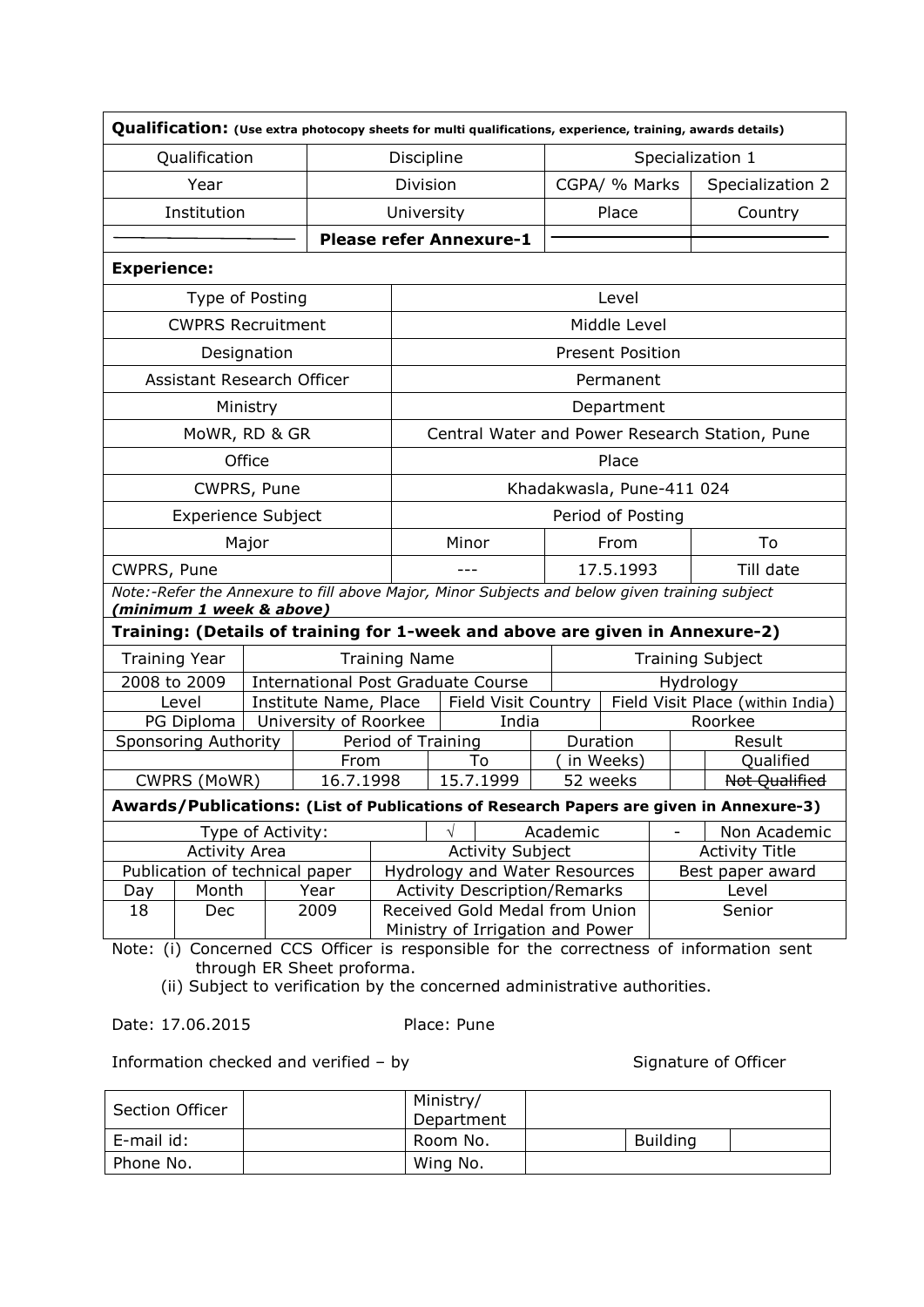### Annexure-1

| Qualification  | Discipline                                           | Specialization 1         | Year | Division                                        | CGPA/ %<br>Marks | Specialization 2             | Institution                   | University                              | Place               | Country |
|----------------|------------------------------------------------------|--------------------------|------|-------------------------------------------------|------------------|------------------------------|-------------------------------|-----------------------------------------|---------------------|---------|
| M.Sc.          | Mathematics                                          | Mathematics              | 1991 | First                                           | 80.2             | Operations<br>Research       | <b>MDT Hindu</b><br>College   | Madurai<br>Kamaraj<br>University        | Tirunelveli         | India   |
| M.A.           | Public<br>Administration                             | Public<br>Administration | 1996 | Second                                          | <b>NIL</b>       | <b>NIL</b>                   | <b>Distance</b><br>Education  | University<br>of Madras                 | Chennai<br>(Madras) | India   |
| M.E.           | Hydrology                                            | Hydrology                | 2000 | First with<br>Distinction                       | 80.3             | Water<br>Resources           | Department<br>of<br>Hydrology | University<br>of Roorkee                | Roorkee             | India   |
| <b>PGDCA</b>   | Computer<br>Applications                             | Computer<br>Applications | 2000 | First                                           | 60.8             | <b>NIL</b>                   | <b>Distance</b><br>Education  | Madurai<br>Kamaraj<br>University        | Tirunelveli         | India   |
| PGDPM & IR     | Personnel<br>Management &<br>Industrial<br>Relations | Personnel<br>Management  | 2002 | <b>NA</b>                                       | <b>NA</b>        | Industrial<br>Relations      | <b>Distance</b><br>Education  | Annamalai<br>University                 | Chidam-<br>baram    | India   |
| <b>PGDOR</b>   | Operations<br>Research                               | Operations<br>Research   | 2004 | First                                           | 61.8             | Applied<br><b>Statistics</b> | <b>Distance</b><br>Education  | Pondicherry<br>University               | Pondicherry         | India   |
| M. Phil.       | Mathematics                                          | Mathematics              | 2006 | No classification in BU<br>for M.Phil programme |                  | Operations<br>Research       | <b>Distance</b><br>Education  | <b>Bharathiar</b><br>University(BU)     | Coimbatore          | India   |
| <b>PGDSBSA</b> | Software Based<br>Statistical<br>Analysis            | <b>Statistics</b>        | 2008 | First with<br>distinction                       | 84.3             | <b>NIL</b>                   | <b>Distance</b><br>Education  | Annamalai<br>University                 | Chidam-<br>baram    | India   |
| M.B.A          | Human<br>Resources                                   | Human<br>Resources       | 2013 | First                                           | 65.3             | <b>NIL</b>                   | <b>Distance</b><br>Education  | Manonmaniam<br>Sundaranar<br>University | Tirunelveli         | India   |
| M.A.           | Sociology                                            | Sociology                | 2013 | Second                                          | <b>NA</b>        | <b>NIL</b>                   | <b>Distance</b><br>Education  | Manonmaniam<br>Sundaranar<br>University | Tirunelveli         | India   |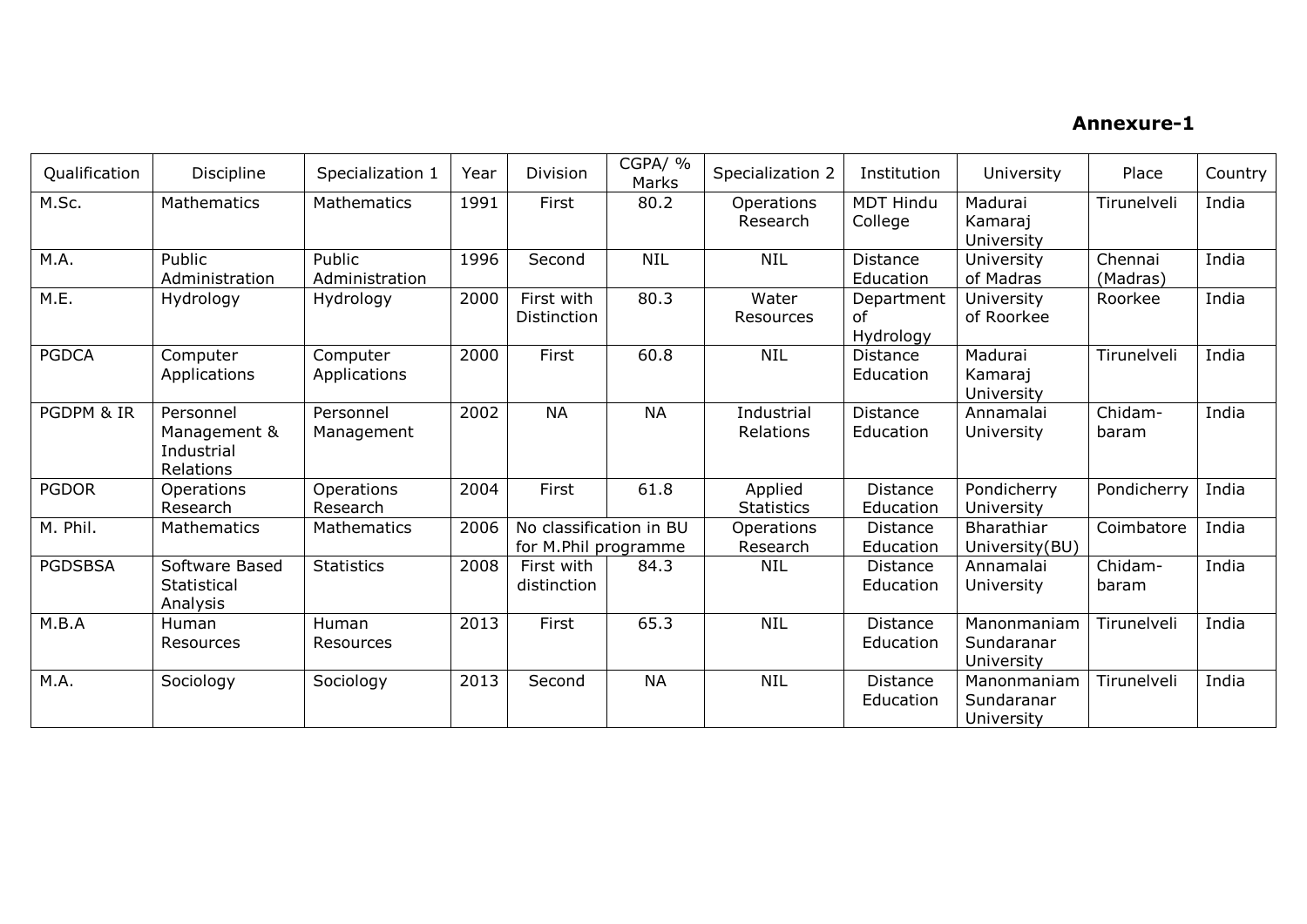## Annexure-2

| S.<br>Training<br>Year<br>No. |      | <b>Training Name</b>                                                                                                     | Training<br>Level<br>Subject |        | Institute<br>Name, | Field<br><b>Visit</b> | Field<br><b>Visit</b>      | Sponsoring<br>Authority | Period of Training |          | Duration<br>(days) | Result<br>(Qualified |
|-------------------------------|------|--------------------------------------------------------------------------------------------------------------------------|------------------------------|--------|--------------------|-----------------------|----------------------------|-------------------------|--------------------|----------|--------------------|----------------------|
|                               |      |                                                                                                                          |                              |        | Place              | Country               | Place<br>(within<br>India) |                         | From               | to       |                    | or Not<br>Qualified) |
| $\mathbf{1}$                  | 1994 | Hydraulic<br>Modelling,<br>Regulation,<br>Evaluation &<br>On-Form<br>Management of<br><b>Irrigation Canal</b><br>Systems | Hydraulic<br>modelling       | Junior | <b>CWPRS</b>       | India                 | Pune                       | <b>CWPRS</b>            | 4 Jan              | $12$ Jan | 9                  | Qualified            |
| $\overline{2}$                | 1996 | Computer<br>Course for<br>Database<br>Managers                                                                           | Computer<br>Applications     | Junior | NIH,<br>Roorkee    | India                 | Roorkee                    | <b>CWPRS</b>            | 30 July            | 9 Aug    | 11                 | Qualified            |
| 3                             | 2001 | Application of<br><b>Artificial Neural</b><br>Network in Civil<br>Engineering and<br>Water<br>Resources<br>Development   | Soft<br>Computing            | Junior | NWA,<br>Pune       | India                 | Pune                       | <b>CWPRS</b>            | 9 Oct              | 12 Oct   | 5                  | Qualified            |
| $\overline{4}$                | 2002 | <b>Remote Sensing</b><br>and GIS                                                                                         | RS & GIS<br>Applications     | Junior | CWPRS,<br>Pune     | India                 | Pune                       | <b>CWPRS</b>            | 4 Mar              | 8 Mar    | 5                  | Qualified            |
| 5                             | 2003 | Flood<br>Management &<br>Flood<br>Forecasting                                                                            | Flood<br>Manage-<br>ment     | Middle | NWA,<br>Pune       | India                 | Pune                       | <b>CWPRS</b>            | 3 Mar              | 7 Mar    | 5                  | Qualified            |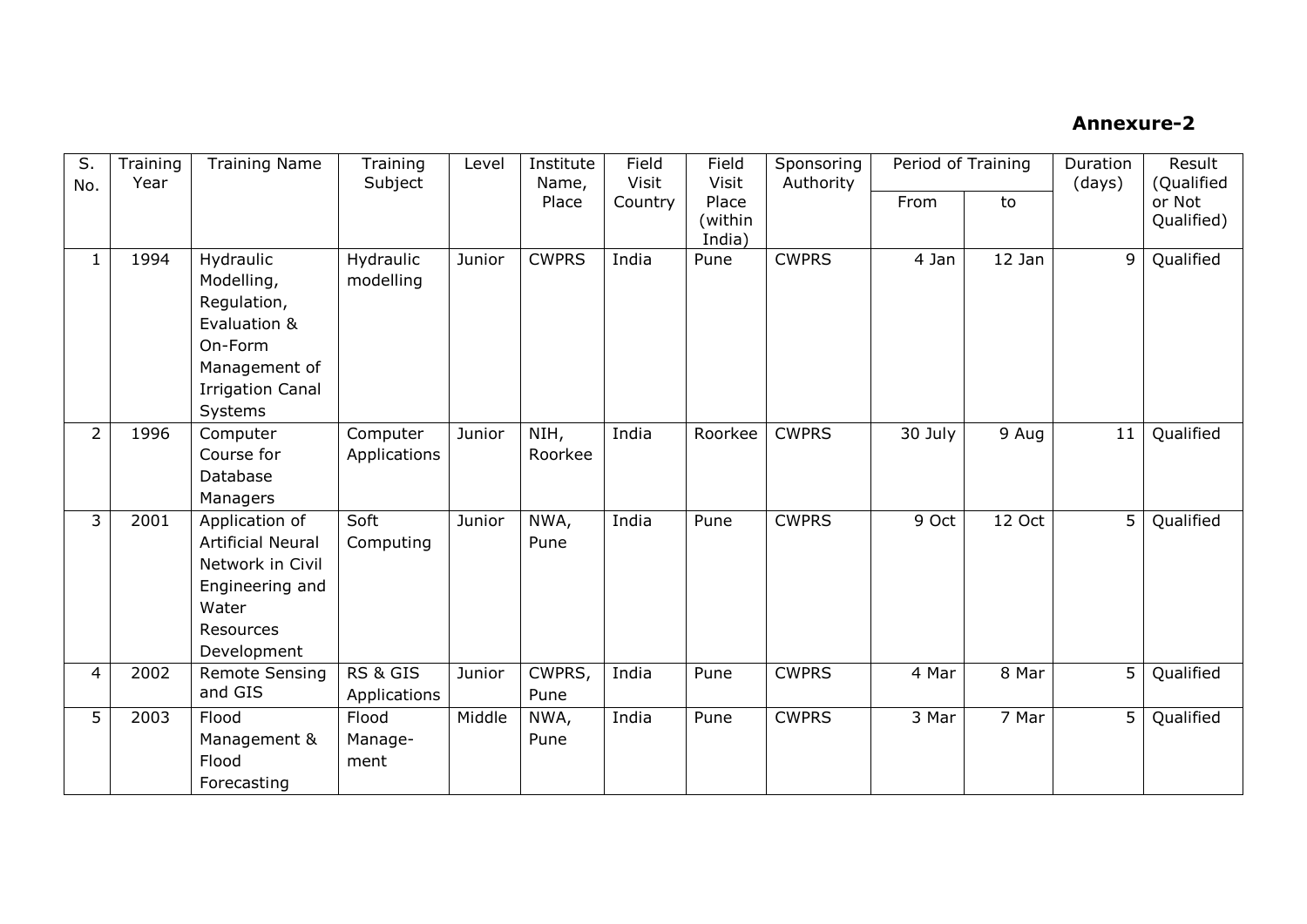| 6              | 2003 | Integrated<br>Water<br>Resources<br>Management<br>Using RIBASIM<br>Software                                        | Water<br>Resources<br>Manage-<br>ment | Middle | NWA,<br>Pune           | India | Pune           | <b>CWPRS</b> | 10 June | 20 June | 11 | Qualified |
|----------------|------|--------------------------------------------------------------------------------------------------------------------|---------------------------------------|--------|------------------------|-------|----------------|--------------|---------|---------|----|-----------|
| $\overline{7}$ | 2006 | Application of<br>Modern<br>Techniques in<br>Practicing<br>Hydrology                                               | Hydrology                             | Middle | NIH,<br>Roorkee        | India | Roorkee        | <b>CWPRS</b> | 9 Oct   | 13 Oct  | 5  | Qualified |
| 8              | 2007 | Application of<br>Geoinformatics<br>in Water Sector                                                                | Geo-<br><i>informatics</i>            | Middle | NWA,<br>Pune           | India | Pune           | <b>CWPRS</b> | 1 May   | 11 May  | 11 | Qualified |
| 9              | 2009 | Rainfall-Runoff<br>and River Basin<br>Modelling                                                                    | Hydrology<br>and Water<br>Resources   | Senior | NIH,<br>Roorkee        | India | Roorkee        | <b>CWPRS</b> | 26 Oct  | 6 Nov   | 11 | Qualified |
| 10             | 2011 | Fuzzy Logic,<br>Genetic<br>Algorithm and<br>Wavelet<br>Transformations<br>in Civil<br>Engineering                  | Soft<br>Computing                     | Senior | NIT,<br>Surath-<br>kal | India | Surath-<br>kal | <b>CWPRS</b> | 27 June | 1 July  | 5  | Qualified |
| 11             | 2012 | Hydroinfor-<br>matics and Soft<br>computing                                                                        | Soft<br>Computing                     | Senior | NWA,<br>Pune           | India | Pune           | <b>CWPRS</b> | 6 Aug   | 10 Aug  | 5  | Qualified |
| 12             | 2012 | Regionalization<br>of Water-shed<br>Response in<br>Ungauged<br>Basins; Special<br>Reference to<br>Flood Estimation | Flood<br>Modelling                    | Senior | NIH,<br>Roorkee        | India | Roorkee        | <b>CWPRS</b> | 15 Oct  | 19 Oct  | 5  | Qualified |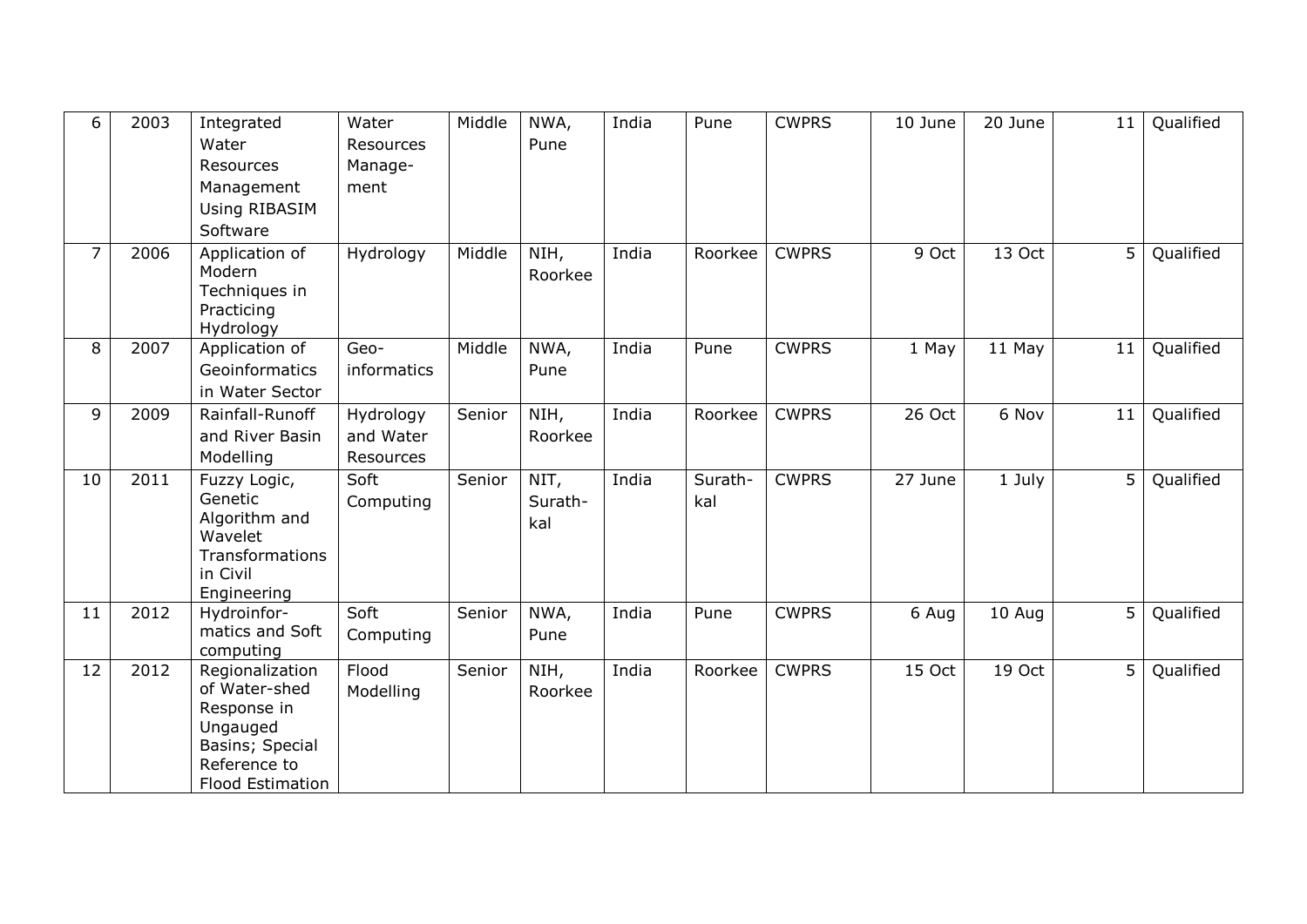| 13 | 2013 | Advanced<br>Watershed<br>Modelling in<br>Water<br>Resources                                                                          | Water<br>Resources                 | Senior | NWA,<br>Pune    | India | Pune    | <b>CWPRS</b> | 23 Sep | 27 Sep | 5  | Qualified |
|----|------|--------------------------------------------------------------------------------------------------------------------------------------|------------------------------------|--------|-----------------|-------|---------|--------------|--------|--------|----|-----------|
| 14 | 2013 | Long Lead-time<br>Ensemble River<br>and Flood<br>Forecasting                                                                         | River and<br>Flood<br>Modelling    | Senior | NIH,<br>Roorkee | India | Roorkee | <b>CWPRS</b> | 18 Nov | 23 Nov | 6  | Qualified |
| 15 | 2013 | Estimation of<br>Design Flood,<br>Storm Analysis<br>and Prepara-<br>tion of PMP<br>Atlas                                             | Flood<br>Modelling                 | Senior | NWA,<br>Pune    | India | Pune    | <b>CWPRS</b> | 16 Dec | 21 Dec | 6  | Qualified |
| 16 | 2014 | Hydrological<br>Analysis Using<br>Statistical and<br>Stochastic<br>Techniques;<br>Special<br>Reference to<br><b>Flood Estimation</b> | Hydrolo-<br>gical<br>Modelling     | Senior | NIH,<br>Roorkee | India | Roorkee | <b>CWPRS</b> | 24 Feb | 28 Feb | 5  | Qualified |
| 17 | 2014 | <b>Remote Sensing</b><br>and Flood<br><b>Mapping Using</b><br><b>GIS</b>                                                             | Remote<br>Sensing &<br><b>GIS</b>  | Senior | NWA,<br>Pune    | India | Pune    | <b>CWPRS</b> | 15 Dec | 24 Dec | 10 | Qualified |
| 18 | 2015 | Introduction to<br><b>HEC Based</b><br>Modelling<br>Simulation                                                                       | <b>HEC</b><br>Software<br>Products | Senior | NIH,<br>Roorkee | India | Roorkee | <b>CWPRS</b> | 1 June | 5 June | 5  | Qualified |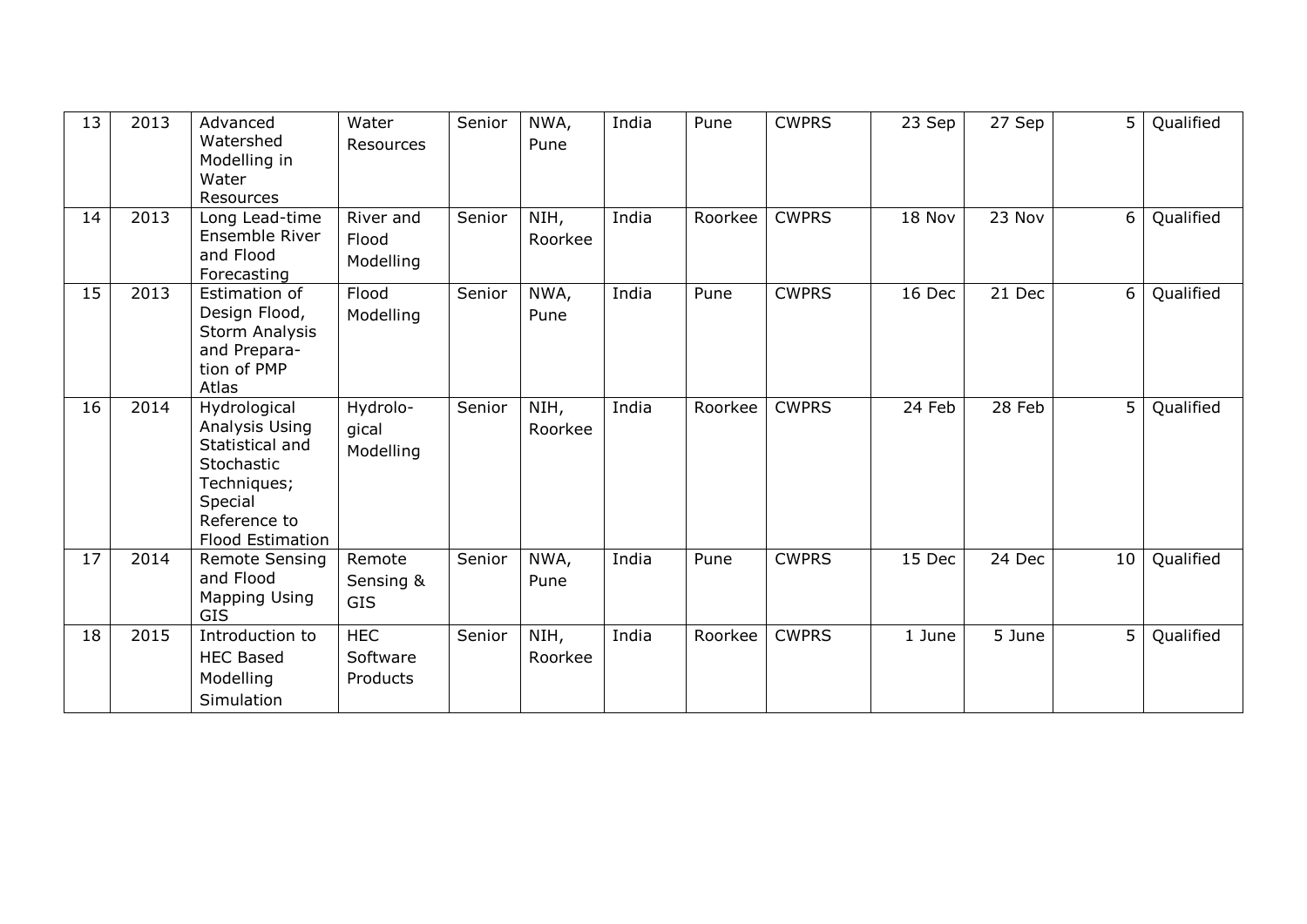#### *List of Publications of Research Papers during Jan 2010 – Mar 2015*

- 1) N. Vivekanandan and F.T. Mathew (2010); Comparison of T-year Flood Estimates by a Range of Statistical Distributions, Journal of Power & River Valley Development, Vol. 60 (5 & 6), pp. 90-94
- 2) N Vivekanandan (2010); Probabilistic Modelling of Annual d-Day Maximum Rainfall, ISH Journal of Hydraulic Engineering, Vol. 16 (3), pp. 122-133
- 3) N. Vivekanandan and F.T. Mathew (2010); A Comparative Study of Flood Estimation Using Data Transformation Methods, Proc. of 9<sup>th</sup> International Conference on Hydro-Science and Engineering (ICHE 2010) organized by Indian Institute of Technology (Madras) at Chennai during 2-5 August, pp. 581-588
- 4) N. Vivekanandan (2010); Prediction of Runoff Using Artificial Neural Networks, Proc. of 9<sup>th</sup> International Conference on Hydro-Science and Engineering (ICHE 2010) organized by Indian Institute of Technology (Madras) at Chennai during 2-5 August, pp. 1691-1700
- 5) N. Vivekanandan (2011); Prediction of annual runoff using artificial neural network and regression approaches, Journal of Meteorology, Hydrology& Geophysics (MAUSAM), Vol. 62 (1), pp. 11-20
- 6) N. Vivekanandan and F.T. Mathew (2011); Optimization of hydrometric network using entropy method, Journal of Power & River Valley Development, Vol. 61 (9 & 10), pp. 154-158
- 7) S.K. Roy, N. Vivekanandan and F.T. Mathew (2011); Low-flow modelling using PWM estimators of Weibull distribution, Journal of Applied Hydrology, Vol. XXIV (3&4), pp. 29-36
- 8) N Vivekanandan and M. Janga Reddy (2011); Intercomparison of statistical distributions for flood frequency analysis, Proc. on Mathematical and Computational Modelling (ICMCM 2011) organized by PSG College of Technology at Coimbatore during 19-21 December, pp. 492-499
- 9) N Vivekanandan and M. Janga Reddy (2011); Evaluation of streamflow network using entropy method, Proc. on 'Hydraulics and Water Resources (HYDRO 2011)' organized by ISH at SVNIT, Surat during 29-30 December, pp. 1031-1036
- 10) U.C. Roman, P.L. Patel, P.D. Porey and N. Vivekanandan (2012); Assessing adequacy of probability distributional model for estimation of design storm, Recent Journal of Engineering Sciences, Vol. 1 (1), pp. 19-25
- 11) N. Vivekanandan (2012); Entropy based assessment on optimization of streamflow network, Journal of Applied Hydrology, Vol. XXV (1 & 2), pp. 1-8
- 12) N. Vivekanandan (2012); Intercomparison of flood estimates using regression and maximum likelihood approaches of data transformation methods, Journal of Power & River Valley Development, Vol. 62 (1 & 2), pp. 16-20
- 13) N. Vivekanandan, S.K. Roy and F.T. Mathew (2012); Modelling of wind speed data using probabilistic approach, Journal of Power & River Valley Development, Vol. 62 (3 & 4), pp 42-45
- 14) N. Vivekanandan and Rahul S. Jagtap (2012); Evaluation and selection of rain gauge network using entropy, Journal of Institution of Engineers (Series A), Vol. 93 (4), pp. 223-232
- 15) N Vivekanandan (2012); Comparison of design wind speed using extreme value distributions and IS875 procedures, Journal of Civil and Structural Engineering, Vol. 3 (1), pp. 94-100
- 16) N. Vivekanandan and Rahul S. Jagtap (2012); Optimization of hydrometric network using spatial regression approach, Journal of Industrial Engineering and Management Science, Vol. 2, Special issue, pp. 56-61
- 17) N. Vivekanandan (2012); Prediction of seasonal and annual rainfall using order statistics approach of Gumbel and Frechet distributions, Journal of Engineering and Technology, Vol. 1 (1), pp. 140-151